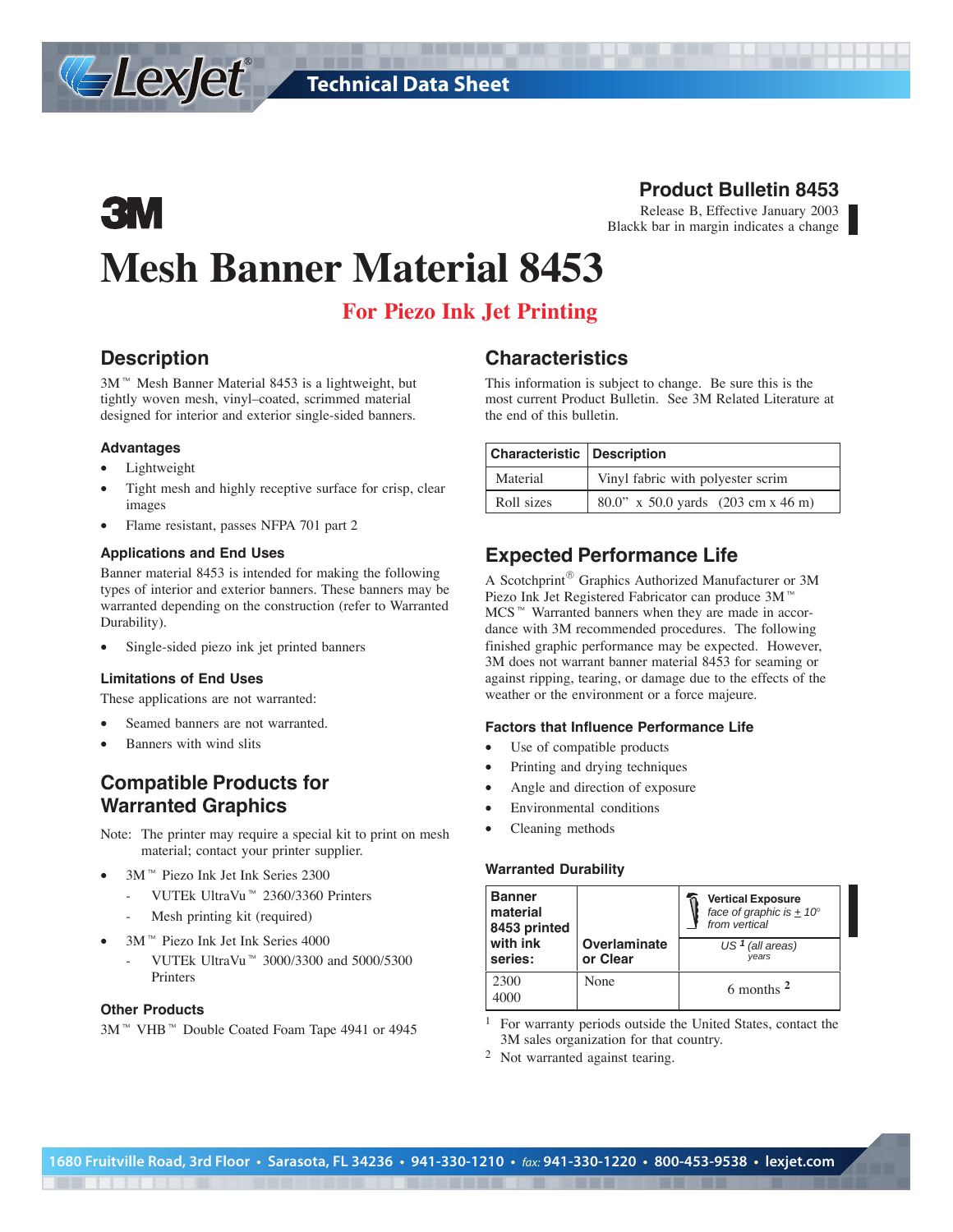

### **Technical Data Sheet**

Note: For the full product names of the 3M products listed on this page, please see page 1.

### **Printing with Solvent-Based Piezo Ink Jet Inks**

For the best results, follow the guidelines and procedures in Instruction Bulletin 4.27 or 4.35 for printing with piezo ink jet ink series 4000 or 2300, respectively.

Be sure the operator reads and follows "Understanding Printing with Solvent-Based Piezo Ink Jet Inks," which is in the ink's Instruction Bulletin. An operator who understands prepress operations and the relationship between banner material characteristics, printer setup, total ink coverage and drying time can produce graphics that achieve the performance expectations of the banner material and the customer. The operator should also work with the graphic designer and/or color conversion operator so there is a common understanding of print and media parameters.

#### **Total Ink Coverage**

Do not exceed a total ink coverage of 270% for banner material 8453. Too high a total physical ink amount on the banner material results in media characteristic changes, inadequate drying and/or poor graphic performance.

### **Drying**

! **Caution**

Always build enough time into your process to ensure adequate drying of the graphic. Poorly dried graphics can cause difficulty when applying an overlaminate or rolling the graphic.

#### **Fabrication**

Refer to Instruction Bulletin 4.15, and particularly the sections on **Design Considerations** and **Finishing the Edges of the Banner.**

Banner material 8453 may be seamed on a test–and–approve basis (not warranted). However, the image may be damaged during stitching.

#### **Maintenance and Cleaning**

Use a cleaner such as the kind used for high-quality painted surfaces. The cleaner must be wet, non-abrasive, without strong solvents or alcohol, and have a pH value between 3.0 and 11.0 (neither strongly acidic nor strongly alkaline).

#### **Shelf Life and Storage**

- Store banner material in a clean, dry area, away from direct sunlight, and at an ambient temperature less than 86°F (30°C).
- Process the banner material within six months of receipt from 3M.
- Use processed banners within six months of fabrication.
- Allow banners to dry thoroughly before stacking or rolling for storage or shipment. Do not stack other objects on top of the banners.
	- For flat banners, place a brown kraft paper slip sheet between banners.
	- For rolling, use a minimum 6 inch (15 cm) diameter core, place a slip sheet over the banner and roll the banner with the image side out.

#### **Health and Safety**

### ! **Caution**

When handling any chemical products, read the manufacturers' container labels and the Material Safety Data Sheets (MSDS) for important health, safety and environmental information.

To obtain MSDS sheets for 3M products:

- By fax, call 1-800-364-0768 in the US and Canada or 1-650-556-8417 for all other locations.
- Electronically, visit us at http://www.3M.com/MSDS.
- By mail, or in case of an emergency, call 1-800-364-3577 or 1-651-737-6501.

When using any equipment, always follow the manufacturers' instructions for safe operation.

### **Physical Properties**

These properties are for banner material 8453.

| <b>Property</b>                  | Value                                                            |
|----------------------------------|------------------------------------------------------------------|
| Weight                           | 7 ounces/square yard $(245 \text{ gr/meter}^2)$                  |
| Tensile strength<br>Warp<br>Fill | 181 pounds/inch (32 kg/cm)<br>153 pounds/inch (27 kg/cm)         |
| Tear strength<br>Warp<br>Fill    | 74 pounds/inch (13 kg/cm)<br>69 pounds/inch $(12 \text{ kg/cm})$ |